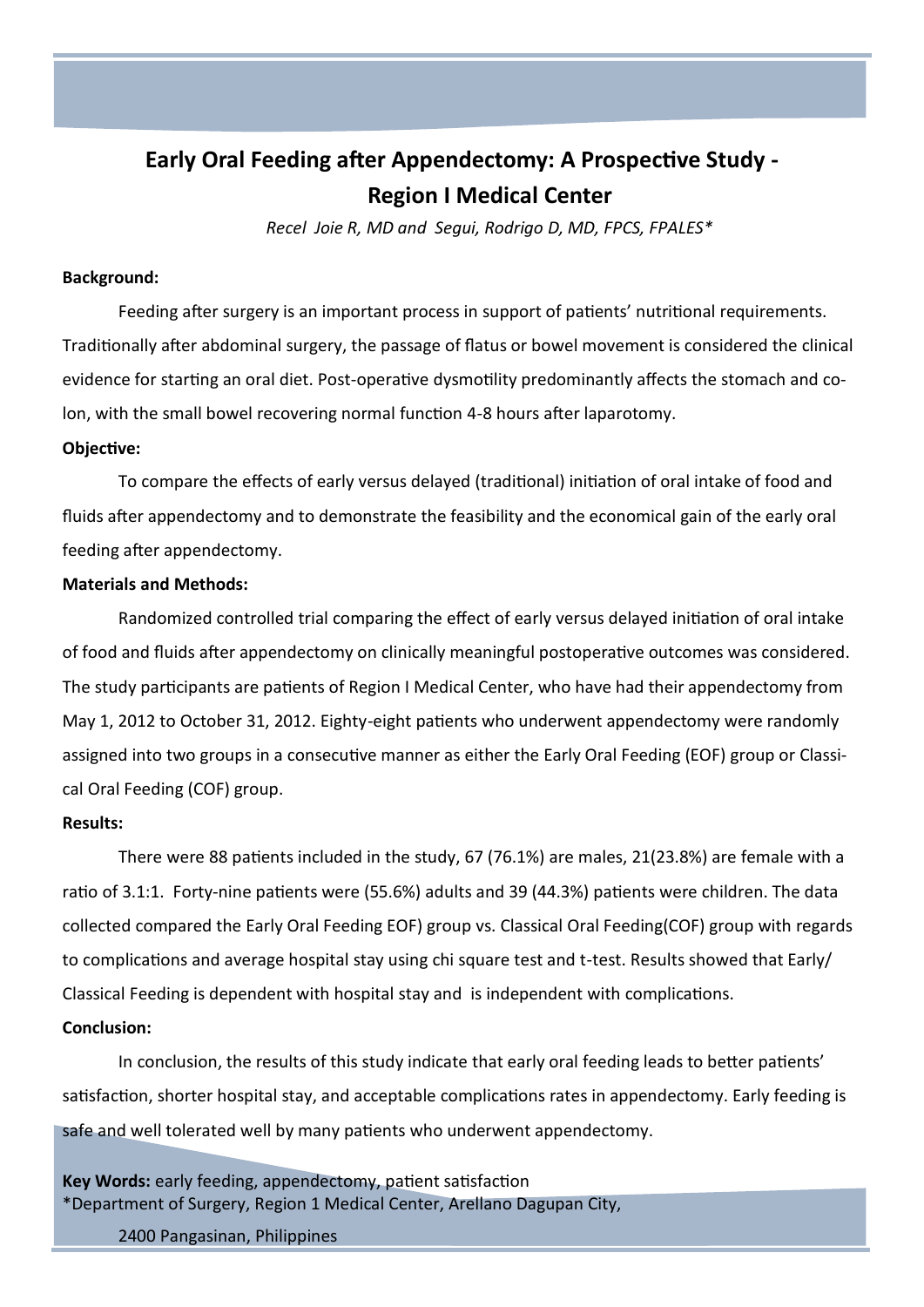#### *Introduction*

Feeding after surgery is an important process in support of patients' nutritional requirements. Traditionally after abdominal surgery, the passage of flatus or bowel movement is considered the clinical evidence for starting an oral diet. The resolution of post-operative ileus defined by the tients who underwent appendectomy. passage of flatus usually occurs within five days.<sup>12,13</sup> Post-operative dysmotility predominantly  $\bullet$ affects the stomach and colon, with the small bowel recovering normal function 4-8 hours after laparotomy.<sup>1</sup>

The rationale of nil by mouth is to prevent post-operative nausea and vomiting and to protect the bowels, giving it time to heal before being stressed by food. However, it is unclear for how long the deferral of enteral feeding is beneficial. Contrary to the widespread belief, evidence from clinical studies and animal experiments suggests that initiating early feeding is advantageous.<sup>1</sup> In animals, starvation reduces the collagen content in anastomosis scar tissue and diminishes the quality of healing, whereas feeding reverses the mucosal atrophy induced by starvation and increases anastomosis collagen deposition and strength. $^{21,22}$  Recovery was shown within one week in the enteral nutrition group in some studies, and experimental data in both animals and humans suggest that enteral nutrition is associated with improvement in wound healing.<sup>17,18</sup>

Early feeding improves the outcome in patients with trauma and burns, although few studies

have examined its use. Early enteral nutrition or oral feeding appears to be a useful and safe therapeutic tool for the post-operative management of patients undergoing appendectomy. This study aimed to compare the outcome of Early Oral Feeding (EOF) and Classical Oral Feeding (COF) in pa-

#### **OBJECTIVES:**

- To compare the effects of early versus delayed (traditional) initiation of oral food intake of food and fluids after appendectomy
- To demonstrate the feasibility and the economical gain of early oral feeding after appendectomy

### **Methods**

A randomized controlled trial comparing the effect of early versus delayed initiation of oral intake of food and fluids after appendectomy on clinically meaningful postoperative outcomes was considered. The study participants were patients of Region I Medical Center, who had their appendectomies from May1, 2012 to October 31, 2012. Eightyeight patients who underwent appendectomy qualified. They were randomly assigned into two groups in an alternate manner as either the Early Oral Feeding (EOF) group or Classical Oral Feeding (COF) group after ethical review. Inclusion criteria were: all patients who underwent appendectomy for uncomplicated appendicitis (refers to appendicitis graded as congestive, suppurative and gangrenous) regardless of gender and age were enrolled in the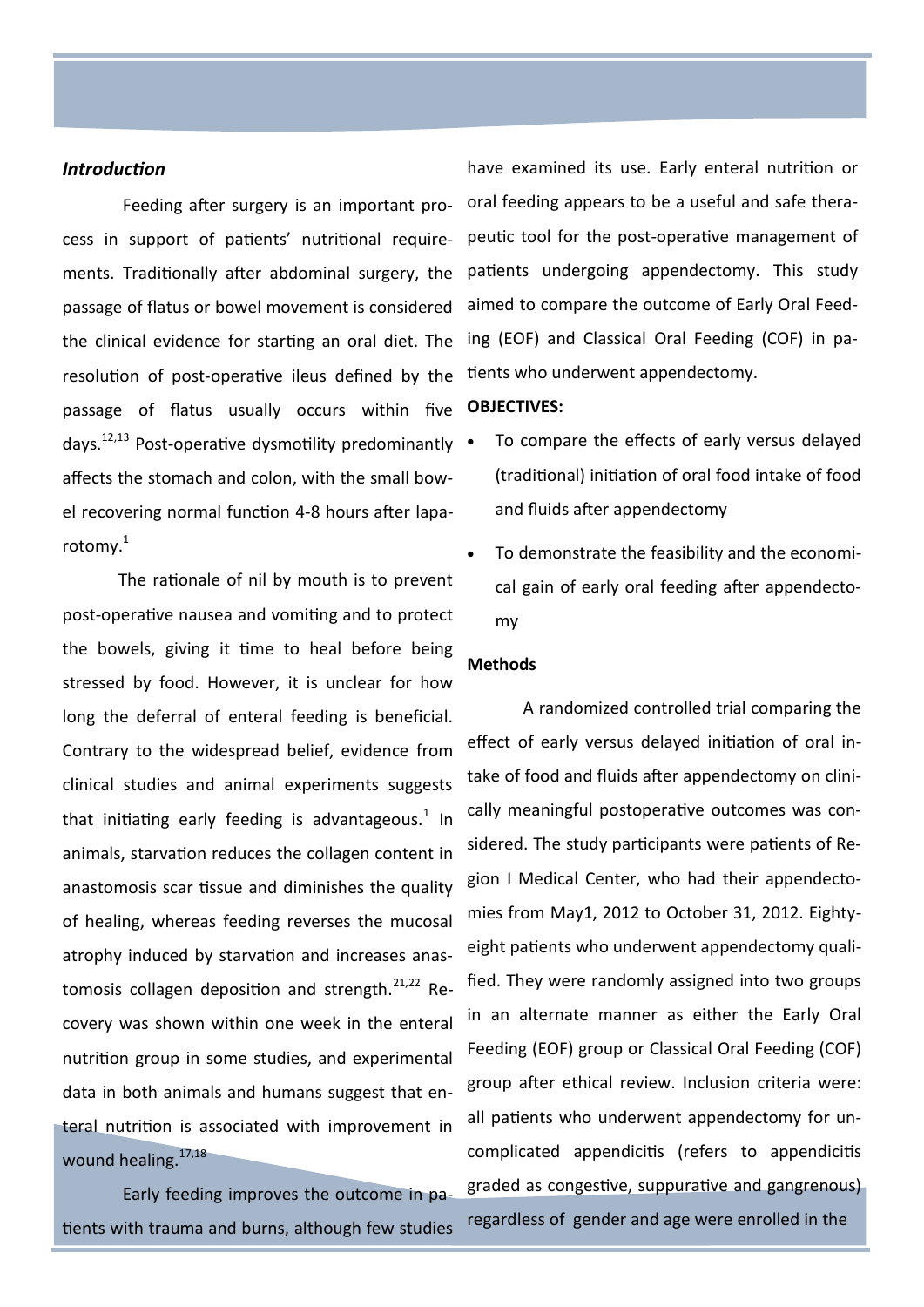study. Early postoperative oral intake was defined dren. The age range is from 3 years – 67 years old following surgery and only after clinical signs of res-than 5.

olution of postoperative ileus - most commonly a presence of bowel sound, a passing of flatus/stool, and a feeling of hunger, were evident. The following outcomes were recorded if the information was available: Development of symptoms and signs of postoperative ileus (rate of nausea, vomiting, cramping abdominal pain, bloating, abdominal dis-tion, the lesser is the average number in days of tention) and time to the start of regular diet, length of postoperative hospital stay. Patients with ruptured appendicitis, and those with concomitant medical illness, and those with incidental appendectomies were excluded in the study.

#### **Results:**

There were 127 appendectomies done in Region I Medical Center from May 1, 2012 to October 31, 2012. 93(73.2%) patients were uncomplicated, 25(19.6%) patients were complicated and 9 (7.08%) had incidental appendectomy. 5(5.3%) patients had concurrent medical problem, and 88 (94.6%) patients had no medical problem. There were 88 patients included in the study, 67 (76.1%) are males, 21(23.8%) are females. There were 49 adult patients (55.6%) and 39 (44.3%) were chil-

as having oral intake of fluids or food within the with median age of 22 years. The data collected first 24 hours after surgery regardless of the pres-compared the EOF Early Oral Feeding(EOF) group ence or absence of the signs that indicate the re-vs. Classical Oral Feeding(COF) group with regards turn of bowel function. Delayed postoperative oral to complications and average hospital stay using intake (Classical Oral feeding) is defined as an intro- the chi square test and t-test. On the Hospital stay duction of oral fluids or food after the first 24 hours we used 2 cells (25.0%) have expected count less

**Table 1. Time of Feeding Initiation and Average Hospital Stay**

| Feeding Initiation          | Average Hospital Stay |  |  |
|-----------------------------|-----------------------|--|--|
| Early Oral Feeding          | $1.61$ days           |  |  |
| <b>Classic Oral Feeding</b> | $2.16$ days           |  |  |

Table 1 showed that the earlier the feeding initiahospital stay.

**Table 2. Time of Feeding Initiation on Hospital Stay**

| Feeding   | Number of days in Hospital* |                   |                   |                   |       |
|-----------|-----------------------------|-------------------|-------------------|-------------------|-------|
|           | Hospital<br>day 1           | Hospital<br>day 2 | Hospital<br>day 3 | Hospital<br>day 4 | total |
| Early     | 24<br>(54.5%)               | 14<br>(31.8%)     | 5<br>(11.3%)      | 1(2.2%)           | 44    |
| Classical | 10<br>(22.7%)               | 19<br>(43.1%)     | 13<br>(29.5%)     | 2(4.5%)           | 44    |
| Total     | 34<br>(38.6%)               | 33<br>(37.5%)     | 18<br>(20.4%)     | 3(3.4%)           | 88    |

\*Chi- square: Significant

Actual computed  $p = 0.015*$ 

Table 2 shows that Early/Classical Feeding is statistically significantly related to hospital stay the earlier the feeding the shorter the hospital stay. There were more patients who were discharged earlier when given earlier feeding compared to the classical feeding schedule.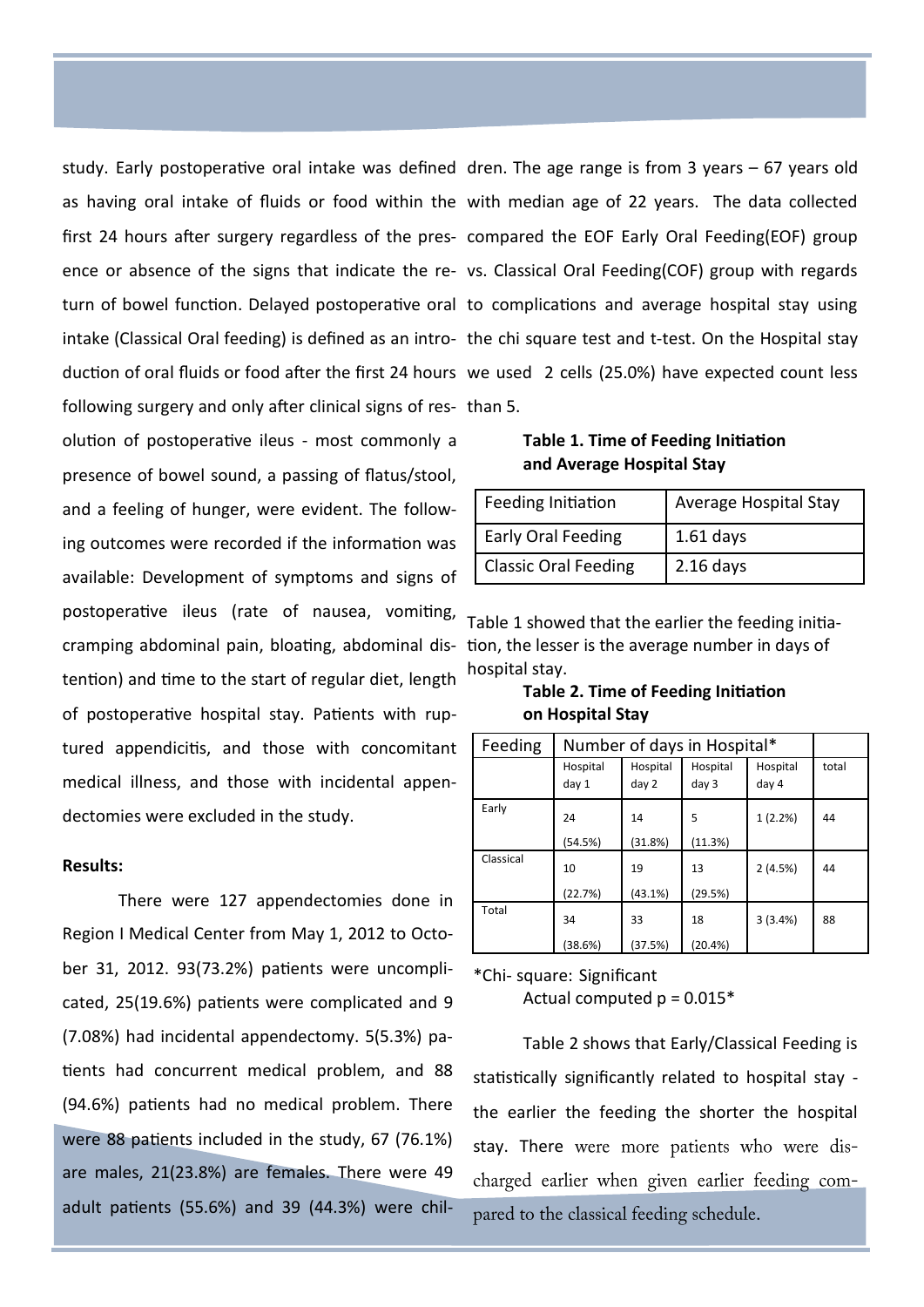|                                   | Table 3. Time on Feeding Initiation |  |
|-----------------------------------|-------------------------------------|--|
| with development of complications |                                     |  |

| Feeding   | Complications |                          |          |             |     |
|-----------|---------------|--------------------------|----------|-------------|-----|
|           | None          | $Ab-$                    | $Ab-$    | fever       | to- |
|           |               | domina                   | dominal  |             | tal |
|           |               | I pain                   | disten-  |             |     |
|           |               |                          | tion     |             |     |
| Early     | 41<br>(93.1%) | $\overline{2}$<br>(4.5%) | $\Omega$ | 1<br>(2.2%) | 44  |
| Classical | 42<br>(95.4%) | 1<br>(2.2%)              | 1(2.2%)  | 0           | 44  |
| Total     | 83<br>(94.3%) | 3<br>$(3.4\%)$           | 1(2.2%)  | 1<br>(2.2%) | 88  |

Chi square:  $p = 0.50$ (Not significant)

Table 3 showed that Early/Classical Feeding is independent with complications. There is no difference on the development of complications on the time of feeding initiation post-appendectomy. On the Early feeding group 2 patients had abdominal pain, the other one is re-admitted and was diagnosed having a Typhoid fever, the other one had only felt a slight abdominal pain and was discharged later. The patient who had fever was noted with urinary tract infection. On the Classical Feeding group, 1 patient had on and off abdominal pain at the epigastric area, and the other one had bloatedness, due to ileus but was also discharged upon improvement.

### **Discussion:**

Postoperative ileus is an important factor determining and contributing negatively to postoperative convalescence. The mechanisms of this involve the stimulation of pain fibers, excessive sympathetic tone, and the release of inhibitory neurotransmitters from the gut wall. Gastrointestinal physiologic studies that examined the contractile activity of the intestine showed that the small bowel recovered normal function 4–8 hours after laparotomy and that gastric emptying resumed on the first postoperative day. $9$  It was suggested that the early resumption of an oral diet diminishes the duration of ileus. $14,15$  In the present study, the early enteral feeding group patients had an oral diet on the day after the operation without evidence of bowel motility, and most of these patients tolerated the early feeding schedule. This result showed that oral feeding can be started on the first postoperative day without waiting for the resolution of postoperative ileus. Thus, the patients can be protected from starvation and the related side effects, such as metabolic imbalance. This situation might diminish the complications and accelerate recovery. In the present study, early feeding resulted in early intestinal movements and defecation. These findings show that an early oral diet improved the gastrointestinal recovery parameters and shortened the duration of postoperative ileus.

Several randomized studies on enteral tube feeding have found that enteral nutrition reduces the risk of development of complications including less muscle deficits and post-op fatigue. These findings support previous studies in demonstrating that postoperative impairment of nutrition status is significantly correlated with development of postoperative subjective feelings of fatigue.<sup>6,8</sup>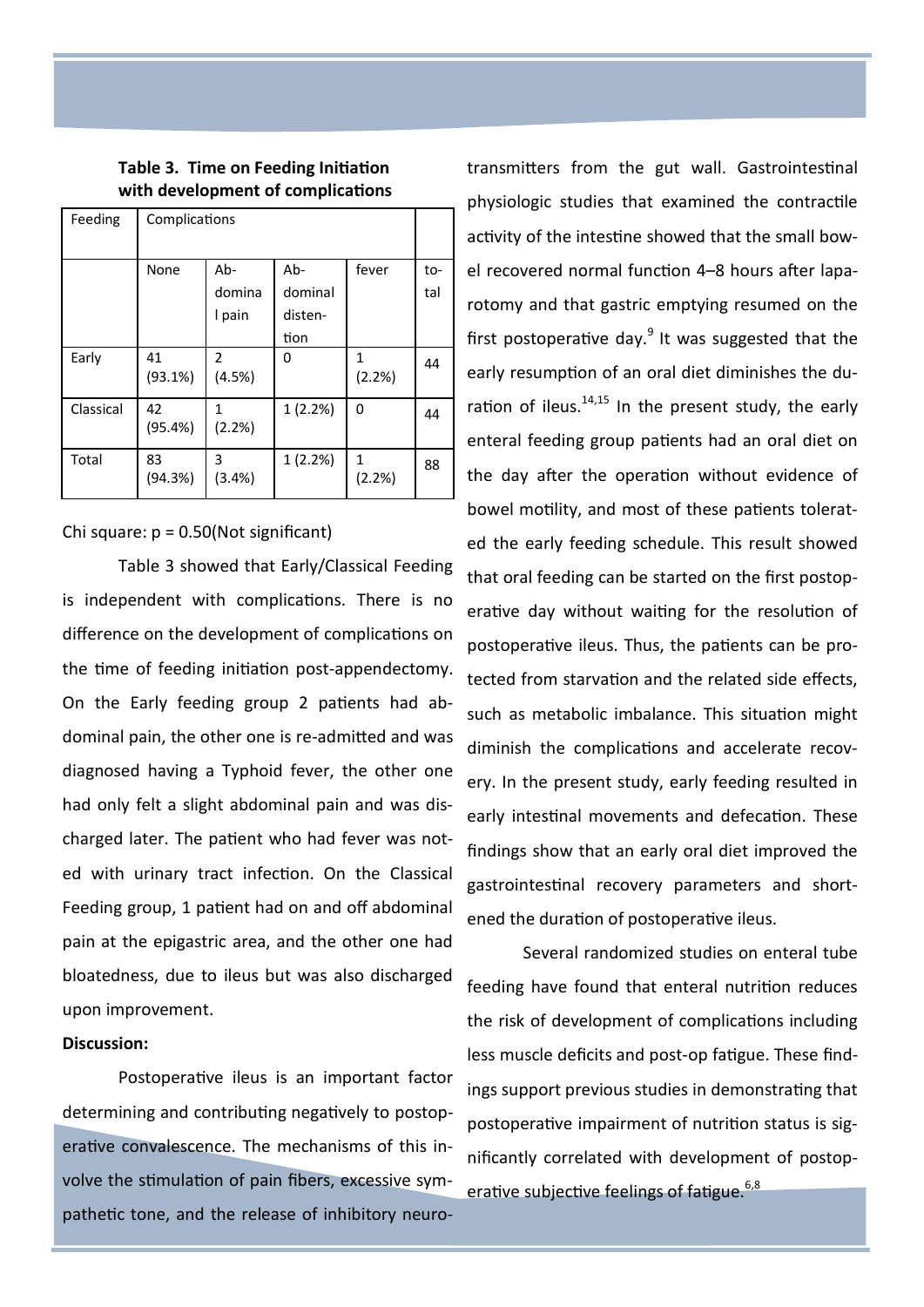However, other randomized studies showed no re-**Conclusion:** lation. A recent meta-analysis including any type of enteral feeding started within 24 h after abdominal lead to shorter hospital stay, acceptable complicabut significant reduction in the mean length of hos-many patients undergoing appendectomy. pital stay by 0.84 days in the early feeding group. A lower risk for developing anastomotic dehiscence, Corresponding Author: **Dr. Joie R Recel** scess, and mortality was also found, although these Dagupan City, 2400, Philippines failed to reach significance. It was shown that feed-CP No.+639228110692 ing reverses the mucosal atrophy induced by star-Email: [jrecelmd@yahoo.com](mailto:jrecelmd@yahoo.com) vation and increases anastomotic collagen deposition and strength. Experimental data in both ani-**References:** mals and humans suggest that enteral nutrition is 1. Lewis SJ, Egger M, Sylvester PA, Thomas S. Early associated with an improvement in wound healing.<sup>16</sup>

The patients were interviewed during their hospital stay on the psychological impact of oral fluids and food following surgery and improved sense of well-being was observed in the patients who ate sooner. The psychological aspect also has a significant role throughout the postoperative recovery process. A shorter hospital stay is a potential advantage of early postoperative feeding, and this feature was demonstrated in the present study. Because early feeding significantly shortens the length of ileus, and significantly shortens the length of hospitalization.

surgery associated early feeding with fewer post- tions rates in appendectomy. Through interview, operative infectious complications independent of greater satisfaction was also noted. Early feeding preoperative nutrition status. There was a small was noted to be safe and can be tolerated well by The study showed that early oral feeding

wound infection, pneumonia, intra-abdominal ab-Department of Surgery, Region I Medical Center,

enteral feeding versus "nil by mouth" after gastrointestinal surgery: systematic review and metaanalysis of controlled trials. BMJ 2001; 323: 773-6.

2. Velez JP, Lince LF, Restrepo JI. Early enteral nutrition in gastrointestinal surgery: a pilot study. Nutrition 1997; 13: 442-5.

3. Reissman P, Teoh TA, Cohen SM, et al. Is early oral feeding safe after elective colorectal surgery? A prospective randomized trial. Ann Surg 1995; 222: 73-7.

4. [Charoenkwan K,](http://www.ncbi.nlm.nih.gov/pubmed?term=Charoenkwan%20K%5BAuthor%5D&cauthor=true&cauthor_uid=17943817) [Phillipson G,](http://www.ncbi.nlm.nih.gov/pubmed?term=Phillipson%20G%5BAuthor%5D&cauthor=true&cauthor_uid=17943817) [Vutyavanich T.](http://www.ncbi.nlm.nih.gov/pubmed?term=Vutyavanich%20T%5BAuthor%5D&cauthor=true&cauthor_uid=17943817) Early versus delayed (traditional) oral fluids and food for reducing complications after major abdominal gynaecologic surgery.

5. Faculty of Medicine, Chiang Mai University, Department of Obstetrics and Gynecology, 110 Intawaroros Road, Chiang Mai, Thailand, 50200. [kicharoe@mail.med.cmu.ac.th](mailto:kicharoe@mail.med.cmu.ac.th)